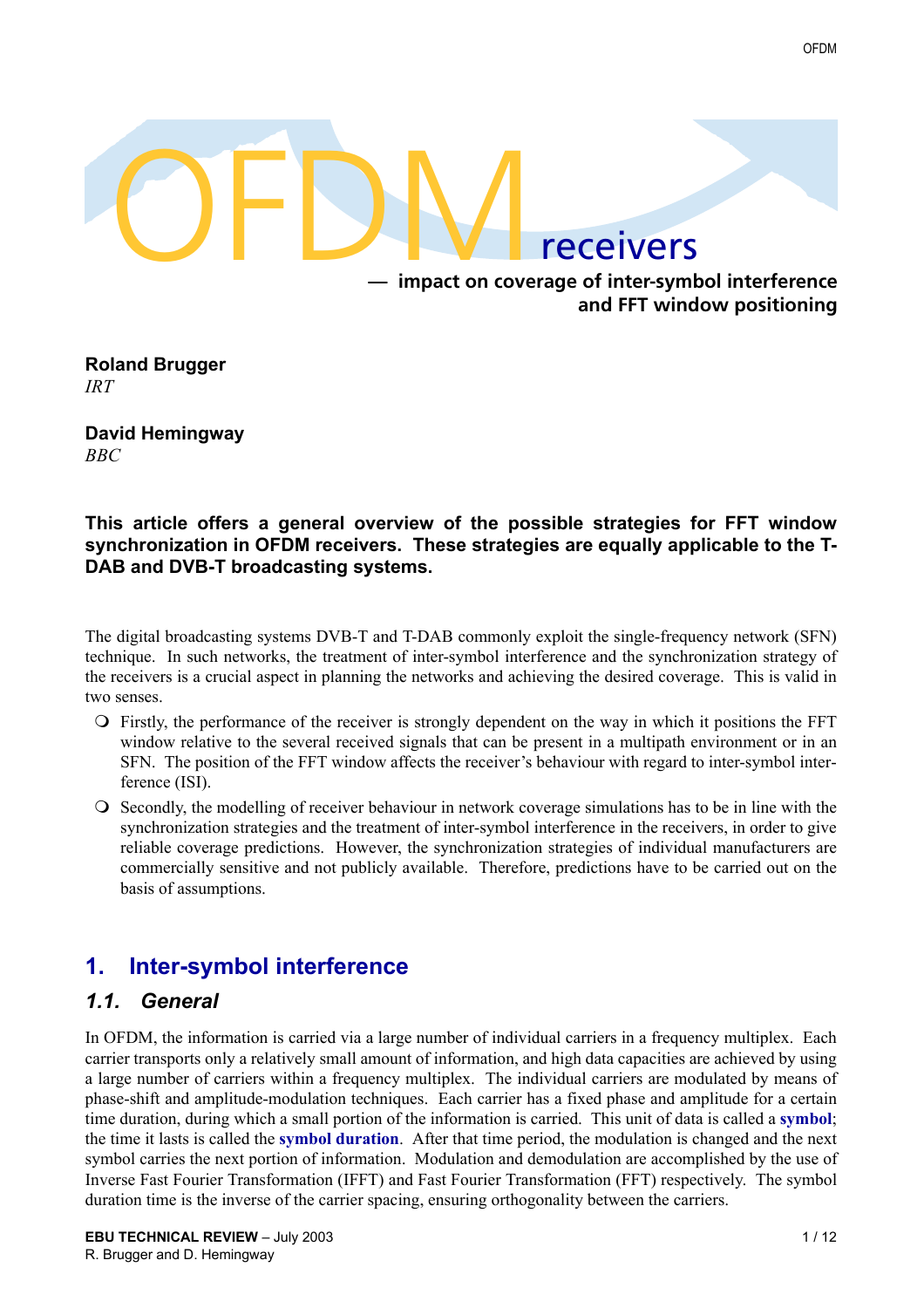In general, signals arriving at a receiver by different paths show different time delays which result in **intersymbol interference** (ISI), a degradation in reception. An OFDM system with a multipath capability allows for the constructive combination of these signals. This is achieved by inserting a **guard interval** – a cyclic prolongation of the useful symbol duration of the signal. The FFT window, i.e. the time period for the OFDM demodulation, is then positioned in such a way that a minimum of inter-symbol interference occurs. This mechanism  $-$  as far as it is of interest for coverage predictions and network planning  $-$  is described in more detail in the following paragraphs.

In order to demodulate the signal  $-$  and looking at only one carrier  $-$  the receiver has to evaluate the symbol during the symbol duration. Three consecutive symbols in time, denoted by  $n-1$ ,  $n$  and  $n+1$ , and the setting of the FFT window such that symbol  $n$  is evaluated by the receiver, are shown in *Fig. 1*. No guard interval is used in this example, and the FFT window has the same duration as the symbol.

In an environment where several useful signals  $-$  either from multipath echoes or from other transmitters in an  $SFN - are$ available to the receiver, things become more complex. Usually, the signals arrive at different times at the receiver which, in the absence of a guard interval, makes correct synchronization to all the signals impossible. Such a situation, with two signals as an example, is depicted in *Fig. 2*. Synchronization to symbol *n* of signal 1 leads to an overlap of the FFT window with the preceding symbol  $n-1$  of the delayed signal 2. Since this symbol  $n-1$  carries different information from symbol  $n$ , the overlap acts as inter-symbol interference to the evaluation of symbol *n*.









#### **Figure 2**







In order to overcome the inter-symbol interference problem in DVB-T and T-DAB, part of the symbol is copied from the beginning of the symbol to the end, increasing its duration by a certain amount of time called the guard interval. This cyclic prolongation of the original symbol is shown in *Fig. 3*. The guard interval is denoted by ∆.

The new increased symbol duration is denoted by  $T_s$  and the original symbol duration is often called the **useful symbol duration**  $T_u$ . The duration of the FFT window during which the symbol is evaluated is kept at the original value  $T_u$ . The orthogonality relationship is kept with the original symbol duration  $T_u$ , not the extended  $T_s$ .

The improvement that is achieved by the insertion of the guard interval can be seen from *Fig. 4* with two signals as an example. The guard interval now allows for the FFT window to be positioned so that there is no



overlap with a preceding or subsequent symbol, thus avoiding ISI.

The fact that the duration of the FFT window is now smaller than the symbol duration allows for a variety of different possible FFT window positions for the evaluation of a symbol. This is indicated in *Fig. 5* for the simple case of synchronization to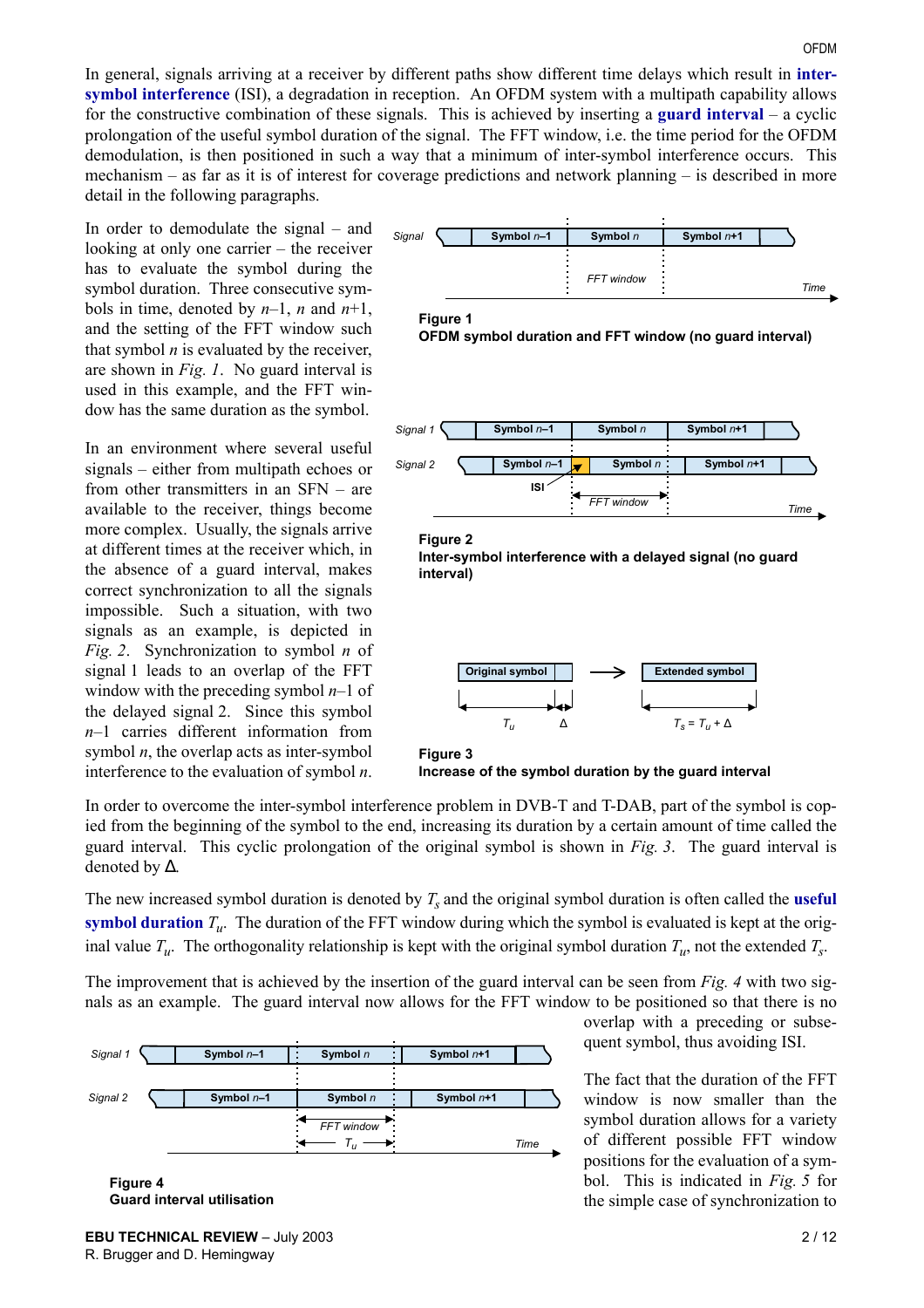a single signal. Three possible FFT window positions are indicated as examples. Here, all positions are equivalent with regard to evaluation of the symbol, because all the FFT window positions shown include samples from only one symbol.



OFDM

**Three possible FFT window positions**

The insertion of the guard interval reduces the data capacity because not

all of the symbol duration  $T_s$  is used for "useful" data.

In a multipath or SFN environment, where many potentially useful signals are available to the receiver, the choice of the FFT window position becomes more complex. A number of different strategies that can be applied are discussed in *Sections 2* and *3*.

All signals with time delays that cannot be absorbed by the guard interval, in the way described above, introduce a degradation of reception, similar to that shown in *Fig. 2*. Any part of a received signal that falls outside the guard interval has an interfering characteristic which is different for T-DAB and  $DVB-T -$  due to the different demodulation methods applied (*differential* in the case of T-DAB and *coherent* in DVB-T).

#### *1.2. T-DAB*

For T-DAB network planning, the power of all the echoes received within a window of duration  $\Delta$  (guard interval width) is considered as useful, and contributes positively to the total available signal power. Outside the guard interval, a part of the echo power is associated with the same OFDM symbol as the primary signal, and therefore contributes positively to the total useful signal power.

Another part of the echo power is associated with the previous or subsequent OFDM symbol and produces ISI, which has a similar effect to uncorrelated Gaussian noise interference. Therefore, as the echo delay is progressively increased beyond the guard interval, the useful contribution decreases and the ISI increases with a quadratic law.



The echo power becomes fully interfering (i.e. it contains no useful power) when the delay is larger than or equal to one OFDM symbol *(see Fig. 6)*.

Mathematically, the rule for splitting the signal power into a useful component and an interfering component is expressed by the *Equation 1*, at the top of the next page.

It must be borne in mind that *I*, the total effective interfering power, is weighted by the established T-DAB-to-T-DAB protection ratio, when being regarded as a source of interference in a coverage calculation.

### *1.3. DVB-T*

In the case of DVB-T, because of the pilot carriers that are needed for coherent demodulation, the total loss of constructive signal components occurs beyond a relative delay of  $T_p = T_u/3$ . The failure of the equalisation algorithm after  $T_p$  (rather than  $T_u + \Delta$  as in the case of T-DAB) produces a more rapid performance degradation versus the echo delay, than in T-DAB *(see Fig. 7)*. The T-DAB model *(see Fig. 6)* that splits the echo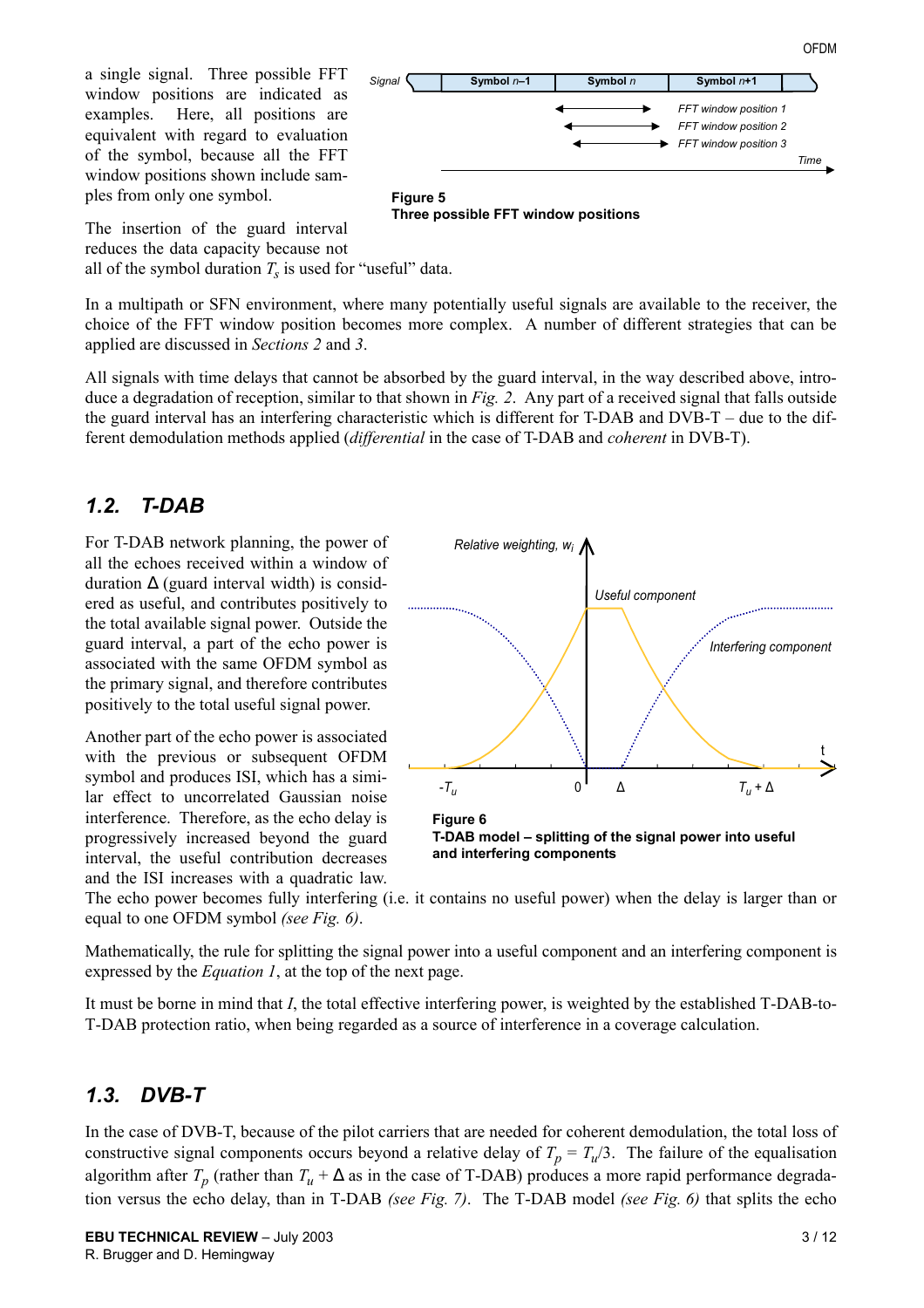Equation 1  
\n
$$
w_i = \begin{cases}\n0 & \text{if } t \leq -T_u \\
\left(\frac{T_u + t}{T_u}\right)^2 & \text{if } -T_u < t \leq 0 \\
1 & \text{if } 0 < t \leq \Delta \\
\left(\frac{(T_u + \Delta) - t}{T_u}\right)^2 & \text{if } \Delta < t \leq T_u + \Delta \\
0 & \text{if } t > T_u + \Delta \\
\end{cases}
$$
\nWhere:  
\n
$$
C_i = \text{ the power contribution from the } i\text{-th signal at the receiver input}
$$
\n
$$
C = \text{ the total power of the effective useful signal}
$$
\n
$$
C = \sum_i w_i C_i
$$
\n
$$
T_u = \text{ the total effective interfering power}
$$
\n
$$
T_u = \text{ the weighting coefficient for the } i\text{-th component}
$$
\n
$$
T_u = \text{ the useful symbol length}
$$
\n
$$
A = \text{ the guard interval length}
$$
\n
$$
t = \text{the signal arrival time}
$$

power into a useful and an interfering contribution is thus only applicable in the case of DVB-T for echo delays up to  $T_p$ , with echoes outside  $T_p$  contributing only to the interfering power, independent of their delay.

The corresponding formula is given by *Equation 2*, at the bottom of this page.

Again, as for the T-DAB case, it should be remembered that *I*, the total effective interfering power, is weighted by the appropriate DVB-T-to-DVB-T protection ratio, when being regarded as a source of interference in a coverage calculation.

A value of  $T_u/3$  is regarded as a theoretical limit for  $T_p$  and would require an interpolation filter with an infinite number of taps. The formula  $T_p = 7T_u/24$  is often quoted and this gives a sensible practical limit in the case of real filter designs. At the present time, many DVB-T receivers do not even reach this performance.





DVB-T model - splitting of the signal power into useful and **interfering components.**

|                                                  |                                                                                                                                                                                                                                                                                                         |  | if $t \leq \Delta - T_n$ | <b>Equation 2</b>                                                                                                                                                                                                                                                                             |  |  |  |
|--------------------------------------------------|---------------------------------------------------------------------------------------------------------------------------------------------------------------------------------------------------------------------------------------------------------------------------------------------------------|--|--------------------------|-----------------------------------------------------------------------------------------------------------------------------------------------------------------------------------------------------------------------------------------------------------------------------------------------|--|--|--|
|                                                  | $w_i = \begin{cases} 0 & \text{if} & t \leq \Delta - T_p \\ \left(\frac{T_u + t}{T_u}\right)^2 & \text{if} & \Delta - T_p < t \leq 0 \\ 1 & \text{if} & 0 \leq t \leq \Delta \\ \left(\frac{(T_u + \Delta) - t}{T_u}\right)^2 & \text{if} & \Delta < t \leq T_p \\ 0 & \text{if} & T_p < t \end{cases}$ |  |                          | Where:<br>$C_i$ = the power contribution from the i-th signal at the<br>receiver input<br>$C =$ the total power of the effective useful signal<br>$I =$ the total effective interfering power<br>$w_i$ = the weighting coefficient for the i-th component<br>$T_u$ = the useful symbol length |  |  |  |
| $C = \sum_i w_i C_i$<br>$I = \sum (1 - w_i) C_i$ |                                                                                                                                                                                                                                                                                                         |  |                          | $\Delta$ = the guard interval length<br>$t =$ the signal arrival time                                                                                                                                                                                                                         |  |  |  |
|                                                  |                                                                                                                                                                                                                                                                                                         |  |                          | $T_p$ = the interval during which signals usefully con-<br>tribute                                                                                                                                                                                                                            |  |  |  |

**EBU TECHNICAL REVIEW**  $-$  July 2003  $4/12$ R. Brugger and D. Hemingway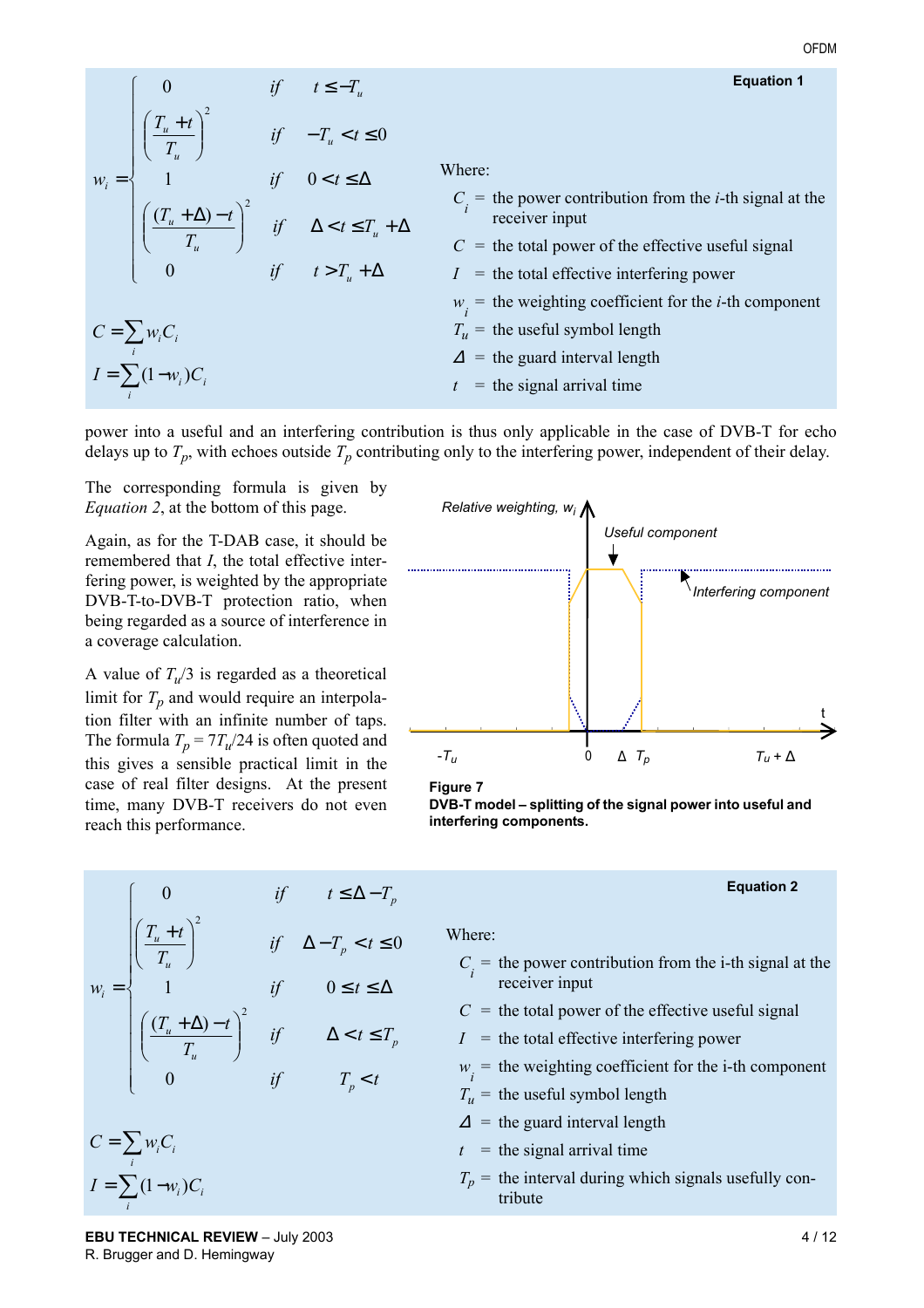# **2. FFT window synchronization**

The synchronization of an OFDM receiver is performed in two stages:

- ! **initial synchronization** in which the receiver is aligned with the symbol rate, and;
- **O** secondary synchronization in which the receiver positions the FFT window to demodulate the signal.

The initial synchronization is normally done by correlating samples taken *Tu* apart in time. When the waveform repeats, as shown in *Fig. 8*, the correlator output exceeds a threshold value. From this, the



![](_page_4_Figure_6.jpeg)

receiver can detect the start of a new symbol period.

In a real multipath environment, the receiver encounters a multitude of echoes which complicates the task of the second-stage synchronization process, i.e. finding the "best" position for the FFT window. As a consequence, various strategies can be applied in order to optimize the receiver performance.

A difference arises from the distinction between direct signals and echoes. In an MFN, where each transmitter acts independently on its own channel/frequency, the receiver may get one direct signal and a number of scattered echoes. The direct signal is not necessarily the strongest signal nor is there necessarily a direct signal at all, particularly in the case of portable or mobile reception. On the other hand, there are also cases where there is only the direct signal present. In an SFN, all transmitters in the network use the same channel/frequency. In

![](_page_4_Picture_10.jpeg)

this case, the receiver gets a number of direct signals and a number of scattered echoes.

It is necessary to distinguish between different implementations of synchronization strategies in real receivers. These strategies are outlined in *Section 3*.

Most coverage prediction methods use two dimensional prediction models, taking into account only the

direct path. Therefore in an MFN, the modelling of the FFT window positioning is simple and unique since there is only one direct path present. In an SFN, receiver synchronization modelling is no longer unique since there are usually several direct-path signals present.

In some three-dimensional prediction models, a multipath propagation environment for each transmitter is considered. Therefore the FFT window positioning for an MFN becomes as complex as that for an SFN.

In planning simulation tools, a natural way to describe the reception situation would be to model real receiver behaviour. Unfortunately, the receiver FFT window positioning is not prescribed in detail in either the T-DAB or DVB-T system specifications. This means that

all manufacturers have their own solutions and, moreover, they regard these various solutions as confidential  $-$  making a single description of receiver FFT window positioning difficult.

A further difference arises from the fact that real receivers have to account for the time variation of

the transmission channel, whereas software modelling of the receiver FFT window positioning usually assumes a static reception situation. (This, to some extent, is justified by the different time scales of successive synchronization instants and the time variation of shadow fading in a transmission channel.) This means that a real receiver will not show exactly the same synchronization behaviour as that described in the simple model cases below. Real receiver synchronization has to deal with all existing echoes in the multipath environment, while receiver modelling usually does not.

![](_page_4_Picture_21.jpeg)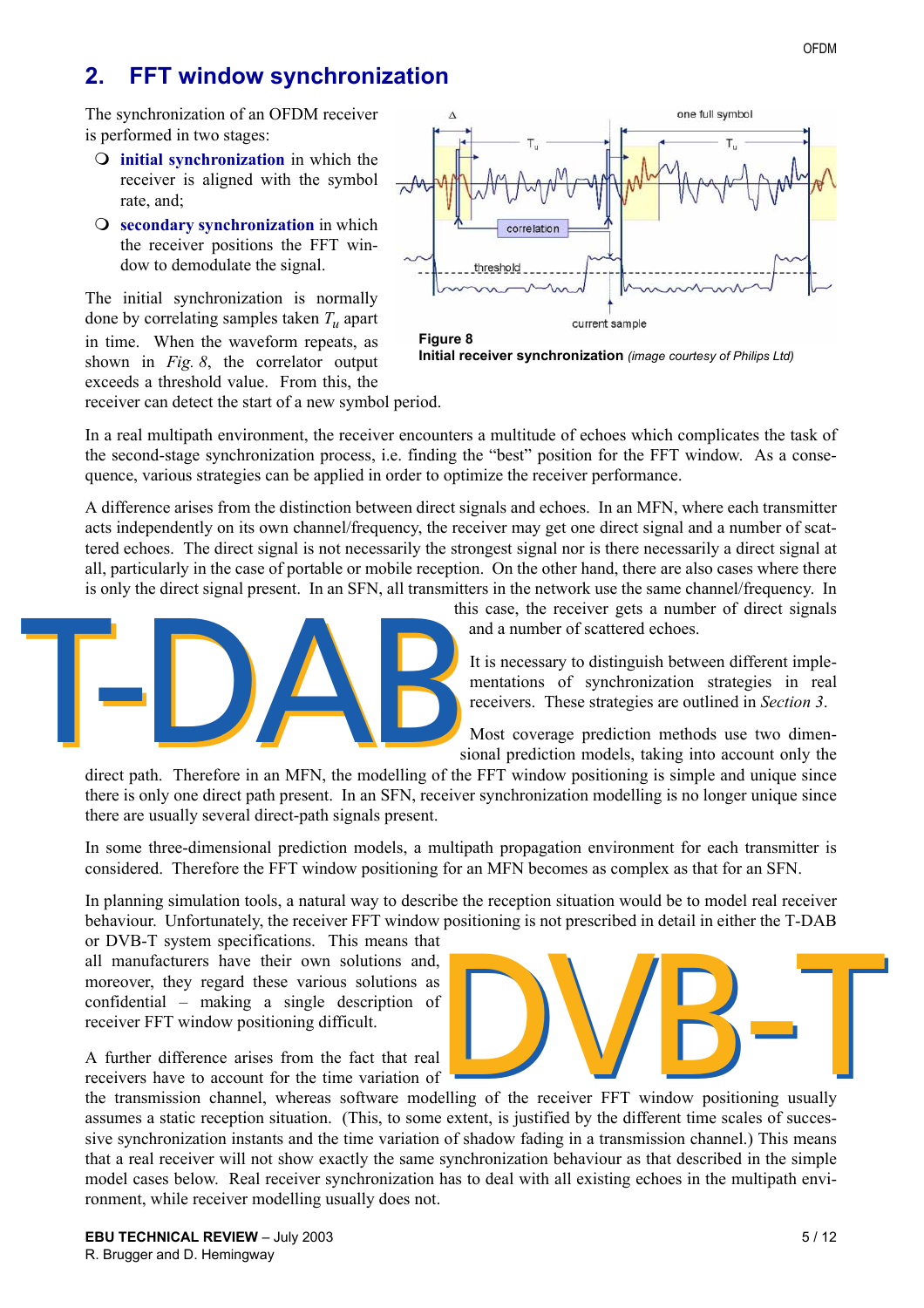## **3. Synchronization strategies**

#### *3.1. General*

This section describes five different strategies for second-stage synchronization (i.e. positioning of the FFT window) that are commonly used in receiver modelling. Four of them are relatively simple and straightforward strategies, while the fifth is an idealised optimal strategy.

The strategy employed by a receiver determines:

- ! which peak, in the time-domain impulse response of the received signal, the receiver uses for synchronization;
- ! where the receiver sets the FFT window relative to this peak.

In a single-signal environment, the synchronization configuration is simple and clear. The principle was already explained in *Section 1* and can be seen from, for example, *Fig. 4*.

FFT window synchronization is of particular importance for mobile and portable reception, when the receiver will need to be able to synchronize in a rapidly changing environment and in the presence of preand post-echoes.

## <span id="page-5-1"></span>*3.2. Strongest signal*

A natural approach for the FFT window positioning is to synchronize to the strongest signal, in a similar way to that shown in *Fig. 4* for a single signal. In order to demonstrate the principle, a configuration with four signals is chosen as an example. *Fig. 9* shows the channel response function for the configuration, where the peaks represent a characteristic time instant of the signals, such as the start of symbol *n*.

![](_page_5_Figure_10.jpeg)

Signal 3 is the strongest signal. Accordingly, the FFT window is synchronized to signal 3. Since relevant contributions of further signals may be found preceding signal 3 or following signal 3, it seems reasonable to

![](_page_5_Figure_12.jpeg)

locate the centre of the FFT window at the centre of symbol *n* of signal 3. This is depicted in *Fig. 10*. In the example, signals 3 and 4 contribute fully to the evaluation of symbol *n*, whereas the FFT window exhibits an overlap with symbol  $n+1$  of the signals 1 and 2, which results in a certain amount of ISI.

A more sophisticated synchronization strategy, based on the strongest signal approach, would not be fixed to the centre of the symbol duration but would check for better positions within the symbol duration of the strongest signal. In the chosen example, it would be advantageous to move the FFT window a tiny bit backwards in time

![](_page_5_Figure_15.jpeg)

#### <span id="page-5-0"></span>**Figure 10**

**Synchronization to the strongest signal (signal 3); FFT window position**

to avoid the small amount of ISI arising from the overlap with symbol *n*+1 of signal 2. Also, the inter-symbol interference from signal 1 would be reduced.

### *3.3. First signal above a threshold level*

This strategy takes the first signal of the time impulse response as a reference for the FFT window. Normally, a minimum threshold level is necessary for a signal in order to be accepted as a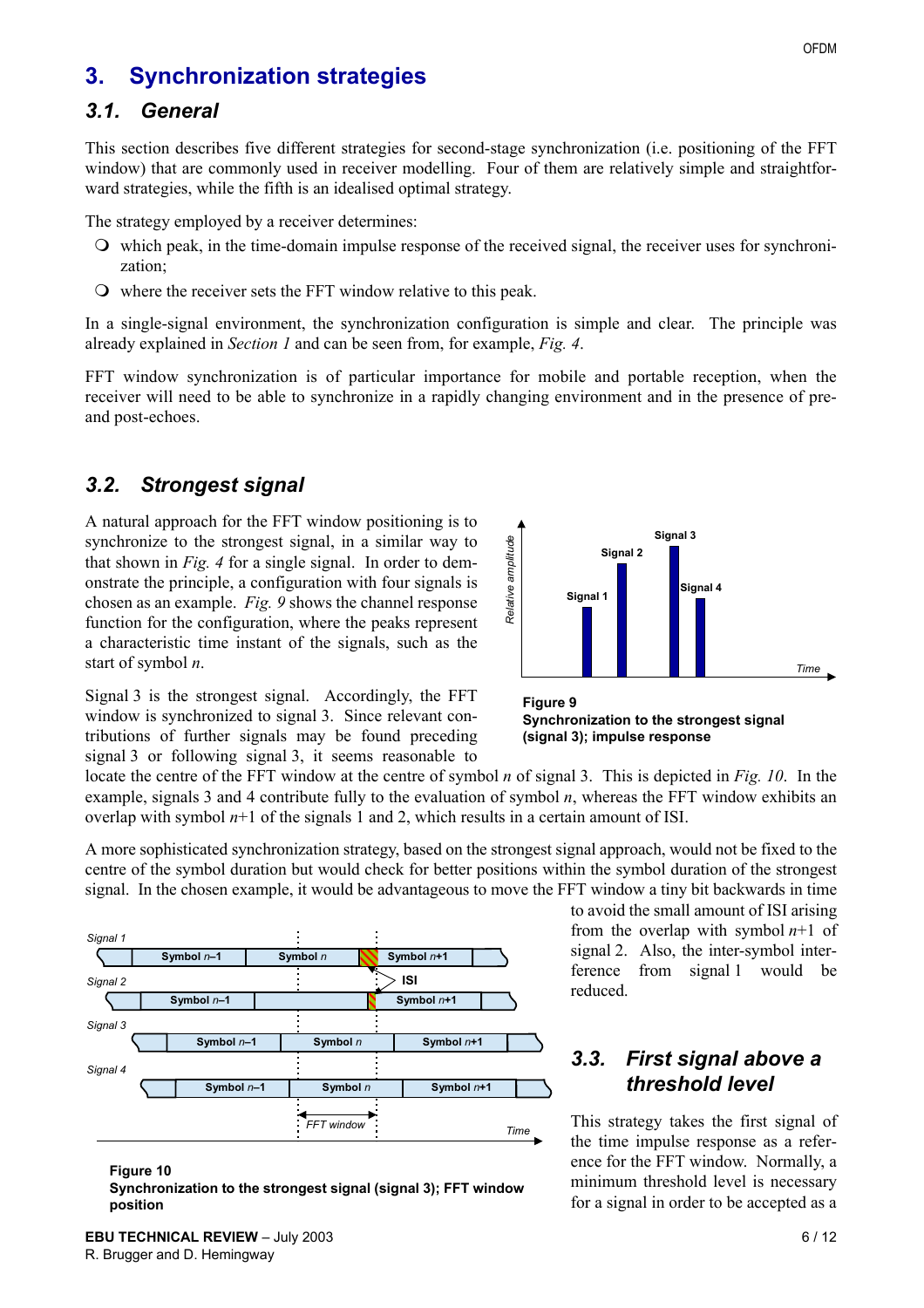trigger. Again the 4-signal configuration of the previous section is taken as an example. The impulse response is given in *Fig. 11* with the threshold value indicated by a horizontal dashed line.

The first signal above the threshold is signal 2. It serves here as the trigger for the FFT window. If the threshold is chosen reasonably, it can be expected that there is no significant signal preceding signal 2 and, therefore, it is logical to align the end of the FFT window with the end of the symbol n of signal 2. This is indicated in *Fig. 12*.

![](_page_6_Figure_2.jpeg)

**Figure 11**

**Synchronization to the first signal above a threshold (signal 2); impulse response**

![](_page_6_Figure_5.jpeg)

**Figure 12**

**Synchronization to the first signal above a threshold (signal 2); FFT window position**

With this synchronization strategy, signals 2, 3 and 4 contribute fully constructively, whereas signal 1 adds a certain amount of ISI.

The choice of the threshold value is a specific issue of this synchronization strategy. It may be taken as the power corresponding to the minimum field strength or, more pragmatically, as a value, say 6 to 10 dB, below the strongest signal.

In a recent workshop, EICTA has indicated that various manufacturers apply the "first signal above a threshold" level", or a strategy similar to it.

## <span id="page-6-0"></span>*3.4. Centre of gravity*

In this case the receiver looks at the impulse response, calculates the "centre of gravity" of the impulse response spectrum and centres the FFT window on that point in time:

| $\sum p_i t_i$             | where                                                            |
|----------------------------|------------------------------------------------------------------|
| $t_c = \frac{i}{\sum p_i}$ | $t_c$ = centre of gravity                                        |
|                            | $p_i$ = power of the <i>i</i> -th signal of the impulse response |
|                            | $t_i$ = time of the <i>i</i> -th signal of the impulse response  |

The impulse response of the chosen example, with the corresponding centre of gravity indicated by a dashed line, is given in *Fig. 13*.

In this example, signals 2 and 3 fully contribute constructively. Signals 1 and 4 show a small amount of intersymbol interference arising from an overlap of the FFT window with symbol *n*+1 of signal 1 and with symbol  $n-1$  of signal 4. This is depicted in *Fig. 14*.

The centre of gravity approach responds well to pre-echoes and delayed signals of similar amplitude, since it does not fix the FFT window to a particular signal but takes into account the average behaviour of the impulse response of the transmission channel. On the other hand, it can lead to ISI in cases where other strategies may not lead to ISI: for example, most two-echo cases, separated by virtually the whole guard interval, would cause difficulties for this strategy unless the two echoes were of equal power.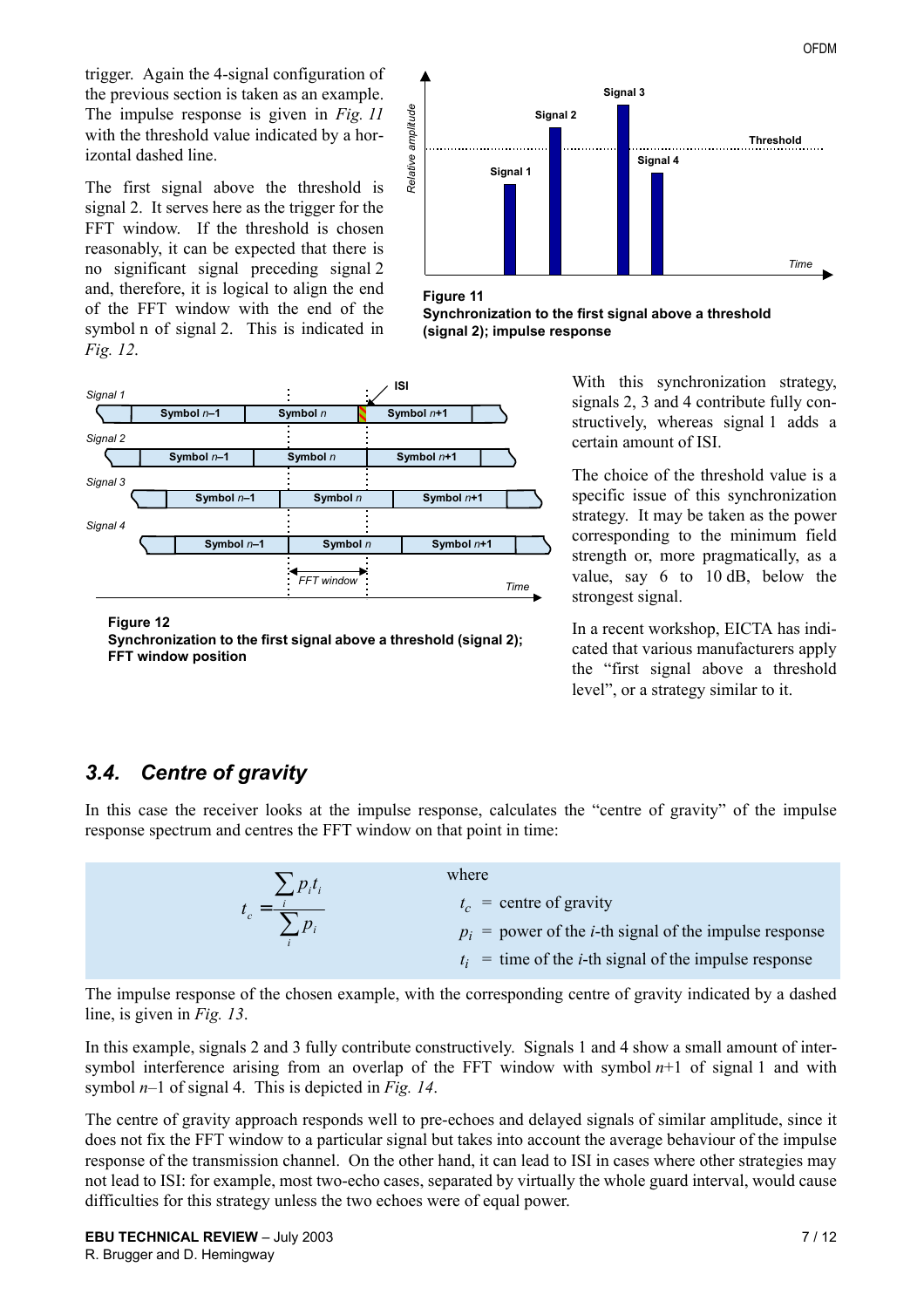<span id="page-7-0"></span>![](_page_7_Figure_1.jpeg)

**Figure13**

**Synchronization to the centre of gravity (between signal 2 and 3); impulse response**

![](_page_7_Figure_4.jpeg)

**Figure 14**

**Synchronization to the centre of gravity (between signal 2 and 3); FFT window position**

![](_page_7_Figure_7.jpeg)

**Figure 15 Flowchart describing the quasi-optimal strategy**

## *3.5. Quasi-optimal*

This strategy builds on that described in *Section [3.3.](#page-5-0)*, in an attempt to approach the "Maximum C/I" described in the next section.

The first signal of the impulse response above a minimum threshold level is taken as a reference for the FFT window. The process is described in the flowchart shown in *Fig. 15*.

## *3.6. Maximum C/I*

Whereas the previously-discussed strategies all offer means of quickly finding a good FFT window position, an optimal choice would be a position where the effective C/I is maximized. This position, however, is not easily found and would in general take too much time to be calculated. Therefore, normally one of the above simpler strategies, or a combination of them, is applied.

Such simpler approaches can be justified by the fact that the optimum C/I will often show a relatively flat maximum, i.e. errors introduced by suboptimal synchronization are small. But there are also difficult configurations possible, e.g. in a two-echo case, if the difference in delay is close to the guard interval, there is only one position that will result in no ISI, so the optimum here would be very sharp.

Note that the method described in *Section [3.5.](#page-7-0)* does not attempt to find a position for the FFT window that gives the best C/I. It merely seeks to find a position for the window at which the C/I is good enough to allow demodulation and decoding with an acceptable error rate.

Receiver manufacturers indicate that the evaluation of C/I is by no means trivial for a DVB-T receiver and, for a DVB-T mode with a large guard interval of  $T_{\nu}/4$ , there seem to exist theoretical limits for the evaluation of C/I which would prevent the application of a "maximum  $C/I$ " synchronization strategy in this case.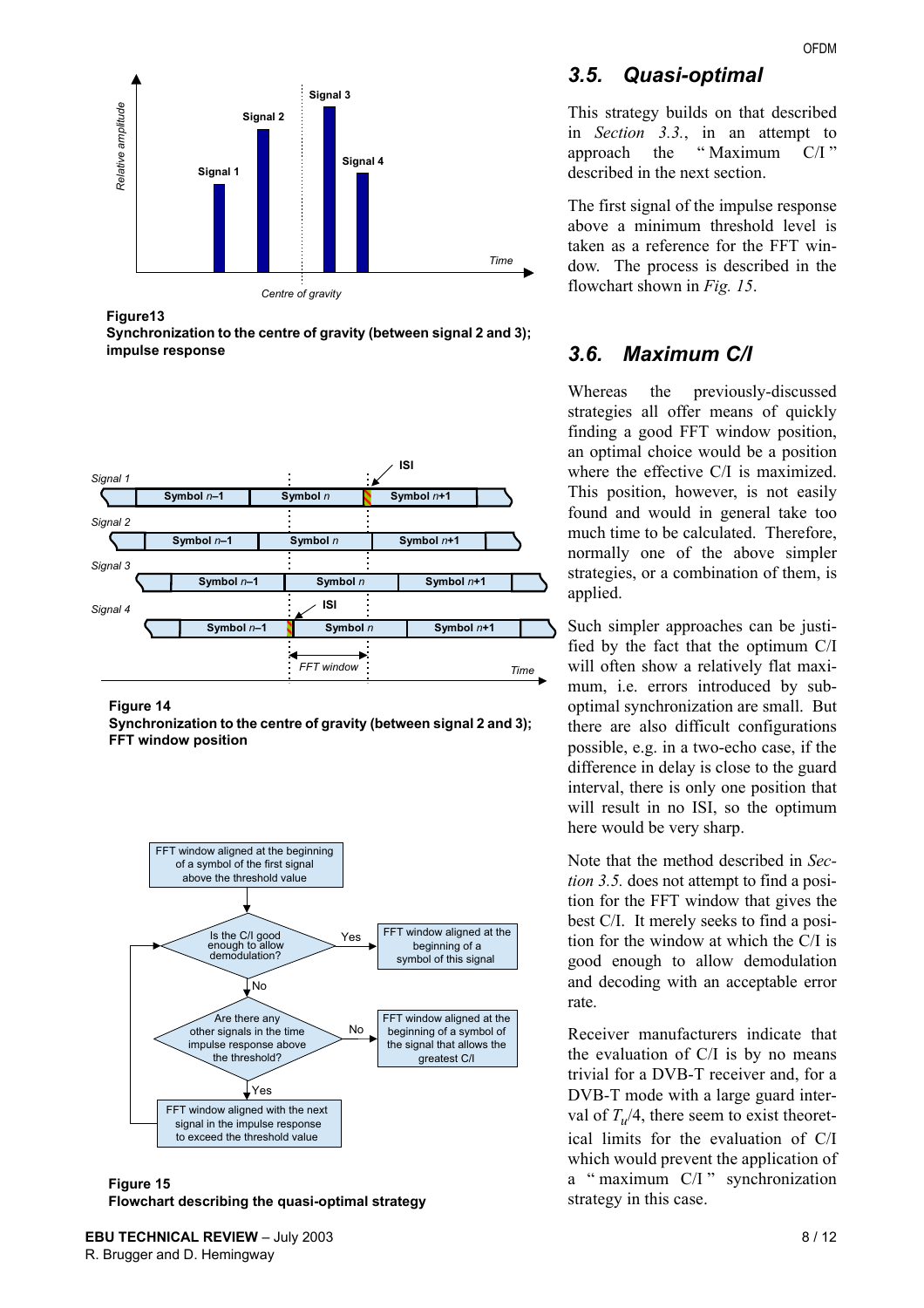A more sophisticated strategy to find the maximum C/I position is based on the observation that the maximum C/I is always found at a position where the FFT window is aligned with the start, or the end, of one of the incoming signals for the symbol under consideration. A check of all these possible positions, which amounts to 2N evaluations of C/I for N signals, then gives the maximum C/I position. Experience with practical software implementations shows that the computational effort is about twice that of the basic strategies described in *Sections [3.2.](#page-5-1)* to *[3.4.](#page-6-0)*.

# **4. Studies**

## *4.1. Theoretical regular T-DAB network*

As described above, the FFT window synchronization strategy has an effect on the receiver performance in the presence of more than one signal (coming from either one transmitter or from transmitters in an SFN). In order to demonstrate how FFT window synchronization influences the receiver performance, a regular 7-transmitter hexagonal network, having characteristics similar to that of the Wiesbaden 95 Band III T-DAB reference network, has been used. The network is open, and the central transmitter can be given a time offset. T-DAB Mode I ( $\Delta$  = 246 µs) is used in all the simulations shown in this example. With no time offset on the central transmitter, the area inside the hexagon is virtually free from inter-symbol interference. By applying a time offset of 300 us to the central transmitter, a situation where ISI occurs has been deliberately created.

It must be emphasized that this theoretical network is used solely for the comparison of receiver synchronization methods and is not intended to represent a network that would actually be constructed. However, in real networks, time delays do occur.

A study carried out in Germany, to investigate the above synchronization modes in this theoretical network, indicates that the synchronization strategy is a crucial feature for the performance of a receiver.

The results for four synchronization strategies are given in *Figs 16 - 19*.

The results show that, for very critical reception situations, the difference between the predicted coverage probabilities for the various synchronization strategies may amount to as much as 20%. For the high probability range, the differences are found to be between 5 and 10%.

Moreover, the investigation showed that knowledge about the synchronization behaviour of the receivers is important for reliable T-DAB network planning.

## *4.2. Real network simulation*

In a case study in Switzerland, a realistic DVB-T SFN simulation in the Zürich region was performed. The network consisted of three transmitters, the characteristics of which were optimized in terms of ERP and time

| <b>Abbreviations</b> |                                                                                                             |             |                                                                             |  |  |  |  |  |  |  |  |
|----------------------|-------------------------------------------------------------------------------------------------------------|-------------|-----------------------------------------------------------------------------|--|--|--|--|--|--|--|--|
| C/I                  | Carrier-to-Interference ratio                                                                               |             | <b>Effective Radiated Power</b>                                             |  |  |  |  |  |  |  |  |
| <b>CEPT</b>          | European Conference of Postal and<br><b>Telecommunications Administrations</b>                              |             | <b>Fast Fourier Transform</b>                                               |  |  |  |  |  |  |  |  |
|                      |                                                                                                             |             | <b>Inverse Fast Fourier Transform</b>                                       |  |  |  |  |  |  |  |  |
| <b>DAB</b>           | Digital Audio Broadcasting (Eureka-147)                                                                     | <b>ISI</b>  | Inter-Symbol Interference                                                   |  |  |  |  |  |  |  |  |
| <b>DVB</b>           | Digital Video Broadcasting                                                                                  | <b>MFN</b>  | <b>Multi-Frequency Network</b>                                              |  |  |  |  |  |  |  |  |
| <b>DVB-T</b>         | <b>DVB</b> - Terrestrial                                                                                    | <b>OFDM</b> | <b>Orthogonal Frequency Division Multiplex</b>                              |  |  |  |  |  |  |  |  |
| <b>EICTA</b>         | European Information, Communications and<br><b>Consumer Electronics Technology Industry</b><br>Associations |             | <b>Single-Frequency Network</b><br>Terrestrial - Digital Audio Broadcasting |  |  |  |  |  |  |  |  |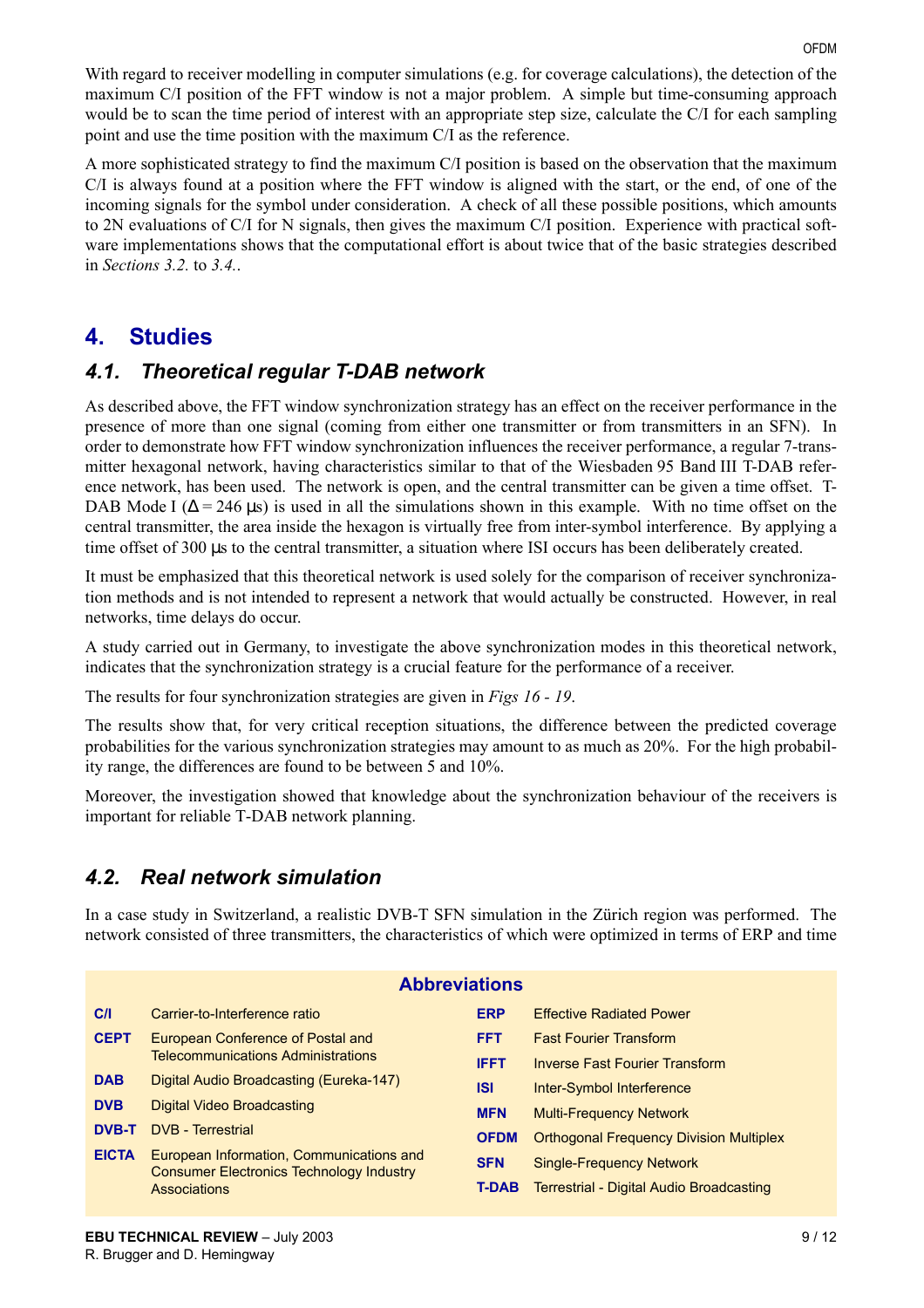![](_page_9_Figure_1.jpeg)

#### **Figure 16 Synchronization - " Strongest signal "**

![](_page_9_Figure_3.jpeg)

#### **Figure 17 Synchronization - " First Signal above a threshold î**

![](_page_9_Figure_5.jpeg)

delays in order to maximize coverage. Different receiver synchronization algorithms were compared and the resulting population coverage was calculated. *Table 1* gives the results. The trigger threshold used in simulations for the first signal strategy was 20 dB above the noise level. However, it should be mentioned that only signals inside the guard interval were regarded as wanted, whereas signals outside the guard interval were treated as interference (cliff-edge transition), which is an approximation to the response in *Fig. 7*.

#### **Table 1**

Percentage of the population covered by a digital SFN (16-QAM <sup>3</sup>/<sub>4</sub>, ∆ = <sup>1</sup>/<sub>8</sub>) in the Zürich region for different **synchronization algorithms at the receiver. ERP of all transmitters is 40 dBW.**

| <b>FFT Window</b>                             | <b>Fixed</b><br>outdoor reception |                | <b>Portable</b><br>indoor reception |                |
|-----------------------------------------------|-----------------------------------|----------------|-------------------------------------|----------------|
|                                               | <b>Band III</b>                   | <b>Band IV</b> | <b>Band III</b>                     | <b>Band IV</b> |
| Start = the strongest signal                  | 85.8%                             | 86.1 %         | 78.0 %                              | 70.7%          |
| Start = the first signal over threshold       | 97.1%                             | 95.3%          | 83.8%                               | 74.2 %         |
| Centre = the centre of gravity of all signals | 77.8%                             | 77.7%          | 63.7 %                              | 59.9 %         |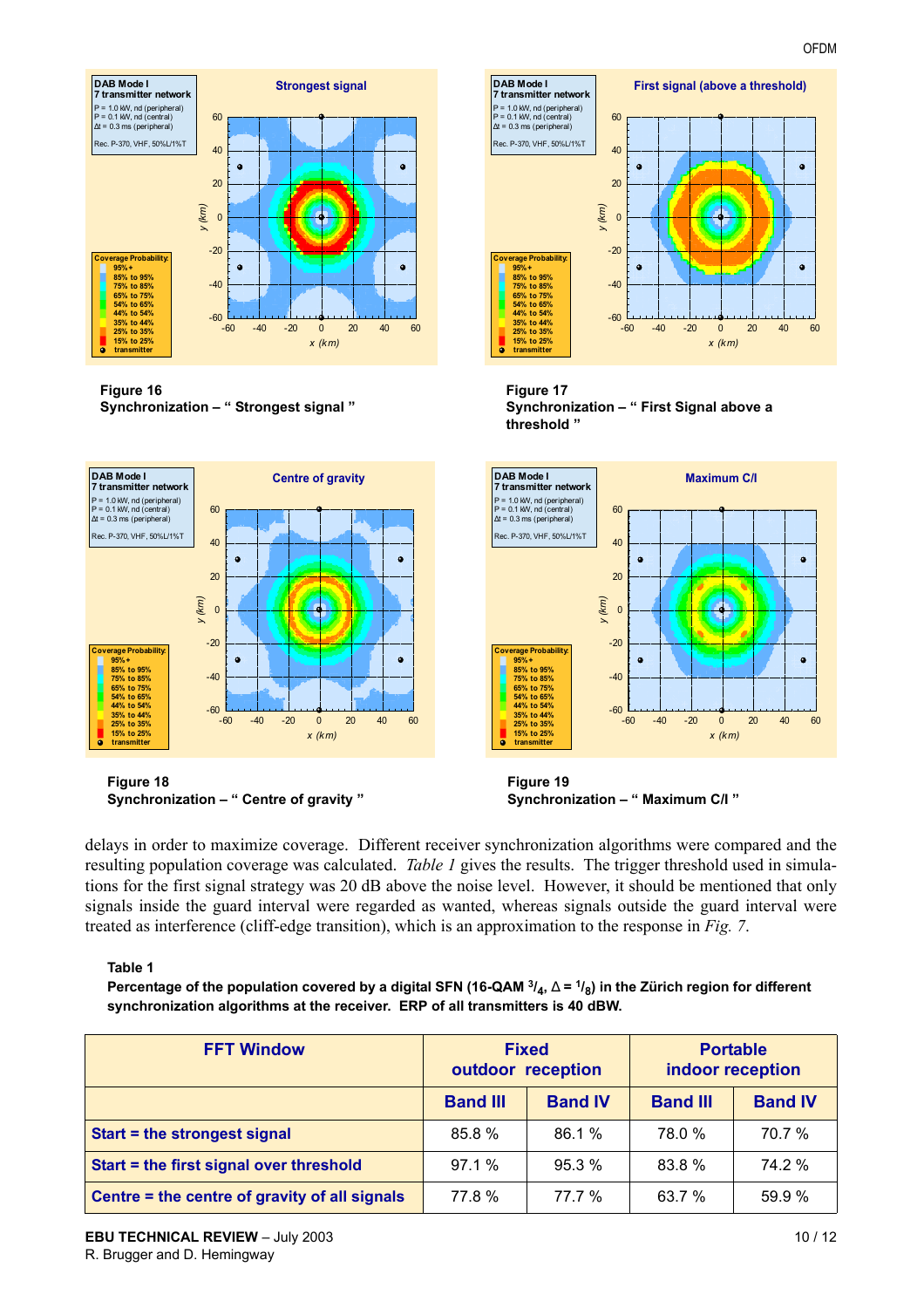The results show that the choice of the synchronization strategy is crucial for the coverage of the network. The study concluded that a strategy that aligns the FFT window with the start of the first signal above a certain threshold is the best choice of the three considered.

## <span id="page-10-0"></span>*4.3. Measurements on DVB-T receivers*

Since manufacturers' information is not available, laboratory measurements in Italy have been performed in order to investigate the synchronization strategies that are employed by nine receivers.

The study came to the conclusion that the majority of the available DVB-T receivers uses the "threshold" algorithm (but with different threshold levels). Only one receiver (based on the 2k mode and therefore not directly suitable for wide SFNs) adopts the "centre of gravity" method. No receiver was identified using the  $\degree$  maximum C/I  $\degree$  algorithm.

# **5. Conclusions**

As the T-DAB and DVB-T systems differ significantly in their specifications, T-DAB receivers work differently from DVB-T receivers in some crucial aspects. In particular, T-DAB receivers do not exhibit the time cutoff that is a feature of all DVB-T receivers, so longer echoes can be used constructively in T-DAB systems.

Different possible strategies of FFT window synchronization in OFDM receivers have been reviewed. Since the FFT window-positioning strategy may significantly affect the coverage probability in a network:

- 1) it is important for network planners to know about the synchronization strategies adopted by current and future receivers, and;
- 2) it should be of interest to the receiver manufacturers to know which strategy has been assumed for the planning of OFDM networks.

These considerations should seriously be taken into account by the manufacturers (EICTA) and by the international and national bodies responsible for frequency planning (CEPT and member administrations)*.*

In a recent meeting between the EBU and EICTA, it was indicated that the "first signal above a threshold" strategy is most commonly used in receivers. This agrees with the findings of the study mentioned in *Section*

![](_page_10_Picture_12.jpeg)

**Dr Roland Brugger** graduated from the Ludwig-Maximilians University, Munich, in 1981 and obtained a PhD in physics in 1987. In the same year, he joined the Frequency Management Section of the Institut für Rundfunktechnik (IRT) in Munich, where he worked on statistical aspects and on combinatorial optimisation problems in the frequency planning field. Since 1992, he has been involved in frequency and network planning for digital terrestrial broadcasting services.

Roland Brugger participated in the T-DAB and DVB-T Planning Meetings in Wiesbaden (1995), Chester (1997) and Maastricht (2002), and is presently engaged in the preparation of the RRC04/06. He is a member of ITU-R TG6/8 and of the EBU project groups B/CP-R and B/CP-T.

**David Hemingway** joined the BBC's Transmission department in 1988 and worked on HF, VHF and UHF transmitting stations before becoming responsible for microwave link projects in the mid-1990s. After the privatisation of BBC Transmission in 1997, he helped to establish the Spectrum Planning group within Crown Castle UK Ltd.

In 2000, Mr Hemingway moved to work for Nokia, where he managed a European group of 3G radio planners and worked in Sweden and Switzerland as well as the UK in that capacity. In 2001, he rejoined the BBC and now works as a Senior R&D Engineer in the Spectrum Planning Group at Kingswood Warren. He is currently one of the leaders of the BBC's preparatory work for the RRC in 2004/06.

![](_page_10_Picture_17.jpeg)